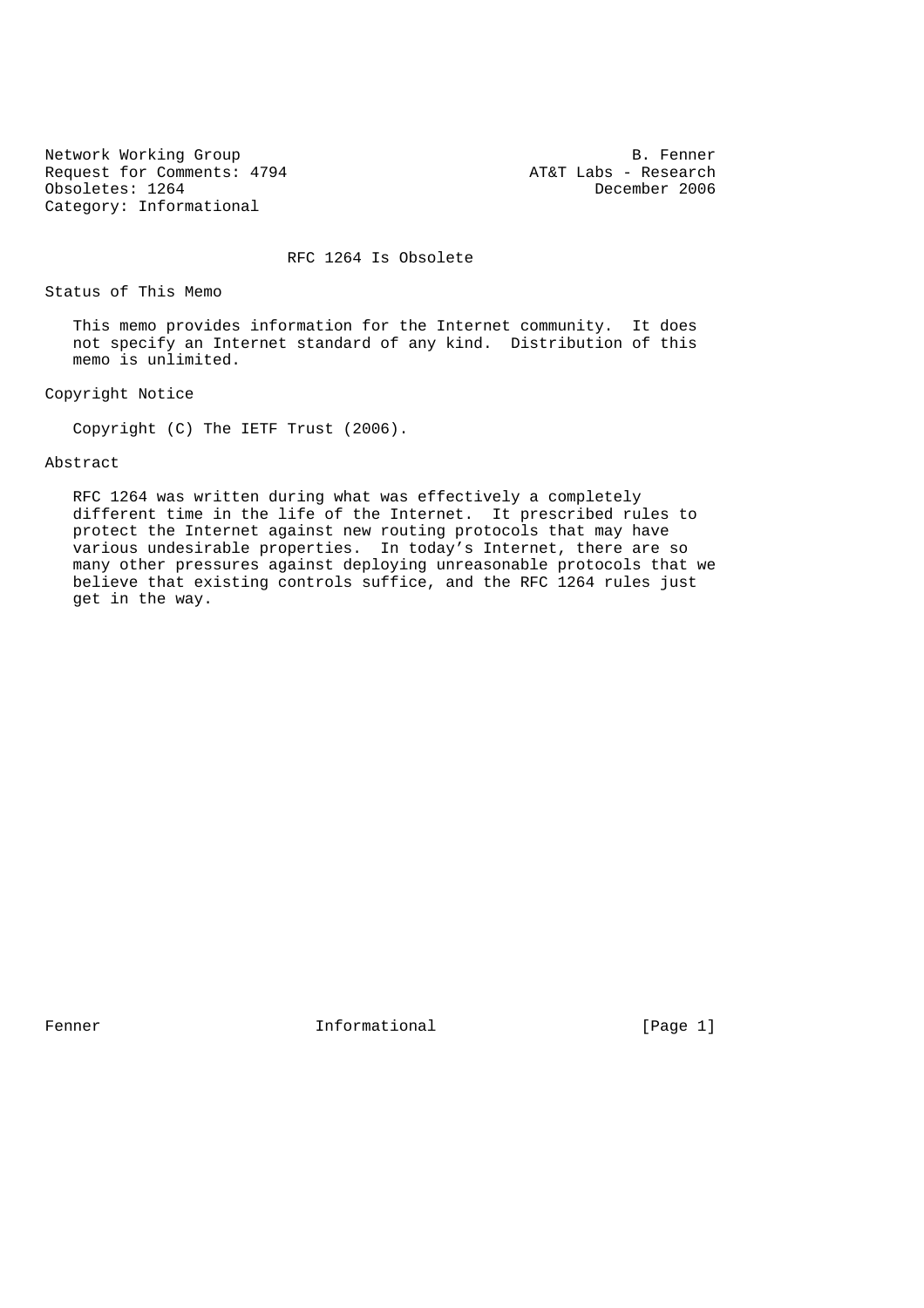#### 1. Introduction

 RFC 1264 [RFC1264] describes various rules to be applied when publishing routing protocols on the IETF Standards Track, including requirements for implementation, MIBs, security, etc. These rules were written in an attempt to protect the Internet from incomplete or unscalable new protocols.

 Today, one of the big problems the IETF faces is timeliness. Applying additional rules to a certain class of protocols hurts the IETF's ability to publish specifications in a timely manner.

 The current standards process [RFC2026] already permits the IESG to require additional implementation experience when it appears to be needed. We do not need any more rules than that. RFC 2026 says:

 Usually, neither implementation nor operational experience is required for the designation of a specification as a Proposed Standard. However, such experience is highly desirable, and will usually represent a strong argument in favor of a Proposed Standard designation.

 The IESG may require implementation and/or operational experience prior to granting Proposed Standard status to a specification that materially affects the core Internet protocols or that specifies behavior that may have significant operational impact on the Internet.

# 2. RFC 1264 Is Obsolete

 Therefore, this document reclassifies RFC 1264 as historic. While that does not prohibit the Routing Area Directors from requiring implementation and/or operational experience under the RFC 2026 rules, it removes the broad, general requirement from all routing documents.

### 3. Working Group Procedures

 Some working groups within the Routing Area have developed procedures, based on RFC 1264, to require implementations before forwarding a document to the IESG. This action does not prevent those working groups from continuing with these procedures if the working group prefers to work this way. We encourage working groups to put measures in place to improve the quality of their output.

 RFC 1264 required a MIB module to be in development for a protocol; this is still encouraged in a broad sense. This is not meant to be limiting, however; protocol management and manageability should be

Fenner 11 Informational 1999 [Page 2]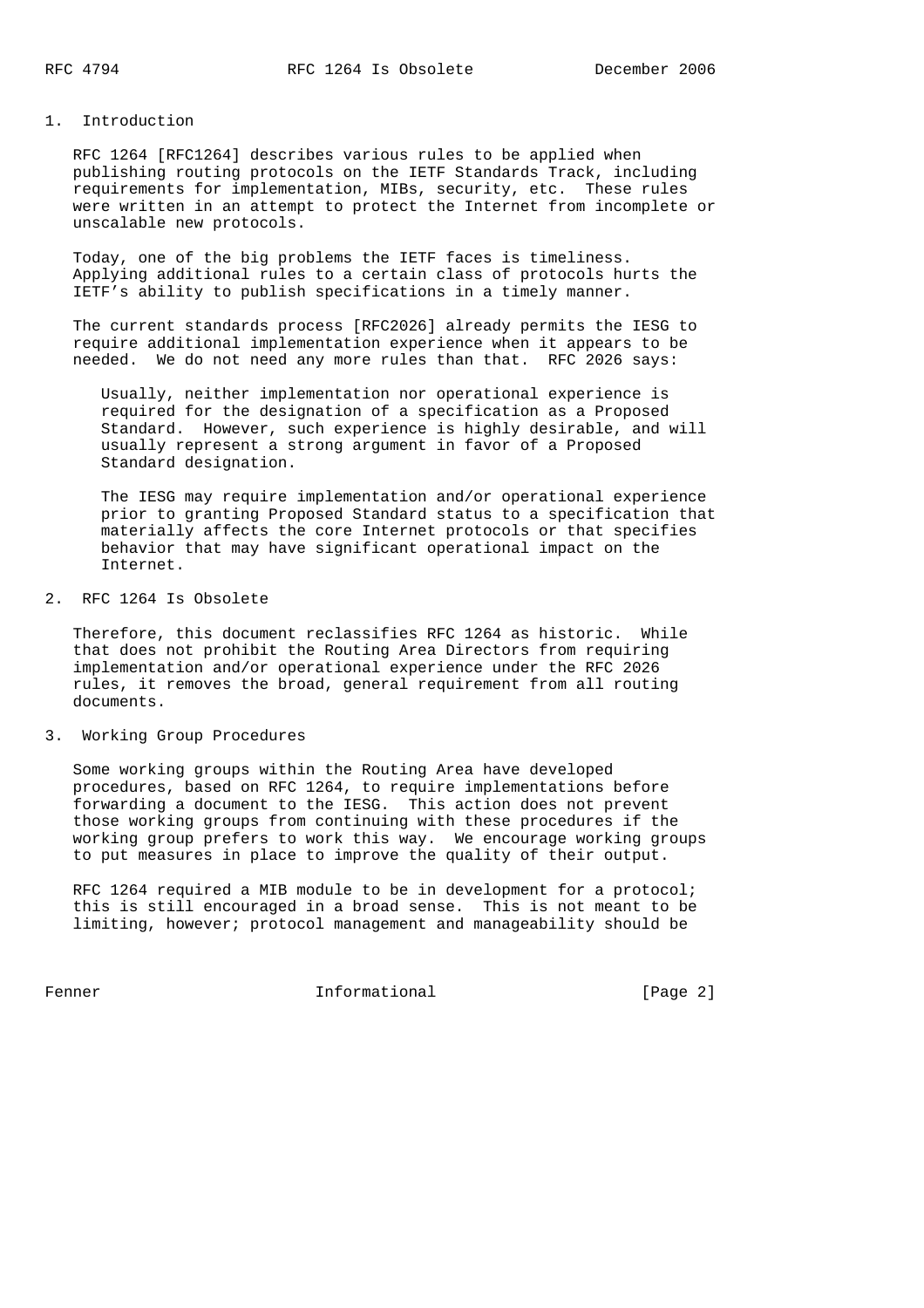considered in the context of current IETF management protocols. In addition, [RTG-REQS] contains a description of a "Manageability Requirements" section; this is not currently a requirement but should be considered.

4. Security Considerations

 While RFC 1264's rules placed additional constraints on the security-related contents of an RFC, current policies (e.g., the requirement for a Security Considerations section) suffice.

5. Acknowledgements

 Alex Zinin and Bill Fenner spent a great deal of time trying to produce an updated version of the RFC 1264 rules that would apply to today's Internet. This work was eventually abandoned when it was realized (after much public discussion at Routing Area meetings, Internet Area meetings, and on the Routing Area mailing list) that there was just no way to write the rules in a way that advanced the goals of the IETF.

6. References

6.1. Normative References

- [RFC1264] Hinden, R., "Internet Engineering Task Force Internet Routing Protocol Standardization Criteria", RFC 1264, October 1991.
- [RFC2026] Bradner, S., "The Internet Standards Process -- Revision 3", BCP 9, RFC 2026, October 1996.
- 6.2. Informative References

 [RTG-REQS] Farrel, A., Andersson, L., and A. Doria, "Requirements for Manageability Sections in Routing Area Drafts", Work in Progress, October 2005.

Author's Address

 Bill Fenner AT&T Labs - Research 1 River Oaks Place San Jose, CA 95134-1918 USA Phone: +1 408 493-8505 EMail: fenner@research.att.com

Fenner 11 Informational 1996 [Page 3]